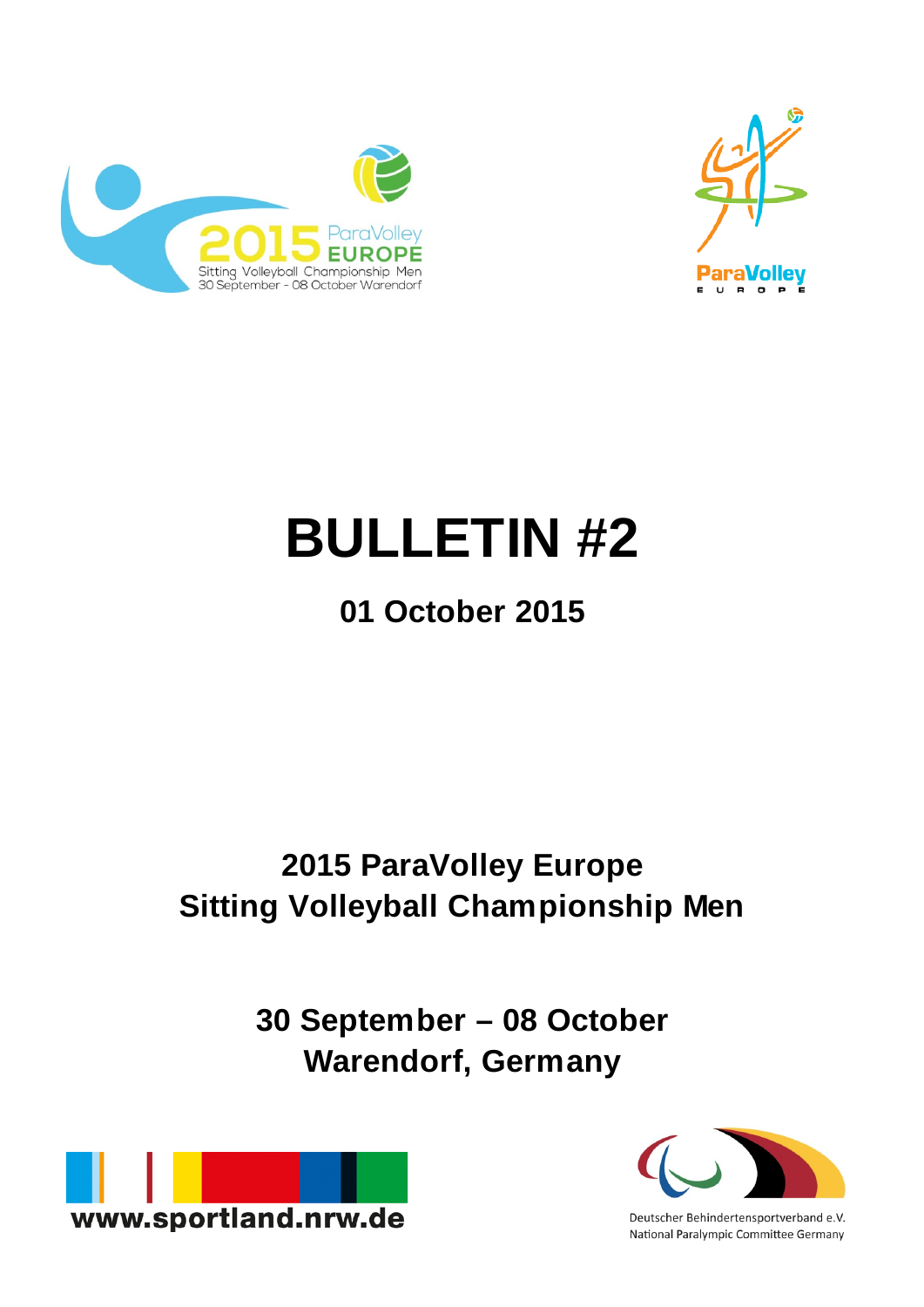



#### **Contents**

| 1. Greetings                    | 3              |
|---------------------------------|----------------|
| 2. General Information          | 5              |
| 2.1. Venue                      | 5              |
| 2.2. Key Dates                  | 5              |
| 2.3. Local Organising Committee | 6              |
| 2.4. PVE Officials              | $\overline{7}$ |
| 2.5. Referees                   | $\overline{7}$ |
| 2.6. Line Judges and Scorers    | 8              |
| 3. Event Information            | 9              |
| 3.1. Competition Schedule       | 9              |
| 3.2. Training Schedule          | 10             |
| 3.3. Preliminary Inquiry        | 10             |
| 3.4. Classification Schedule    | 11             |
| 3.5. Meetings and Ceremonies    | 12             |
| 4. Additional Information       |                |

The Organiser has made every effort to ensure the accuracy of the information in the Bulletins. However, Team Managers are asked to check with the Information Desk regularly.

2015 ParaVolley Europe Sitting Volleyball Championship Men Bulletin #2, published 01October 2015 Page 2



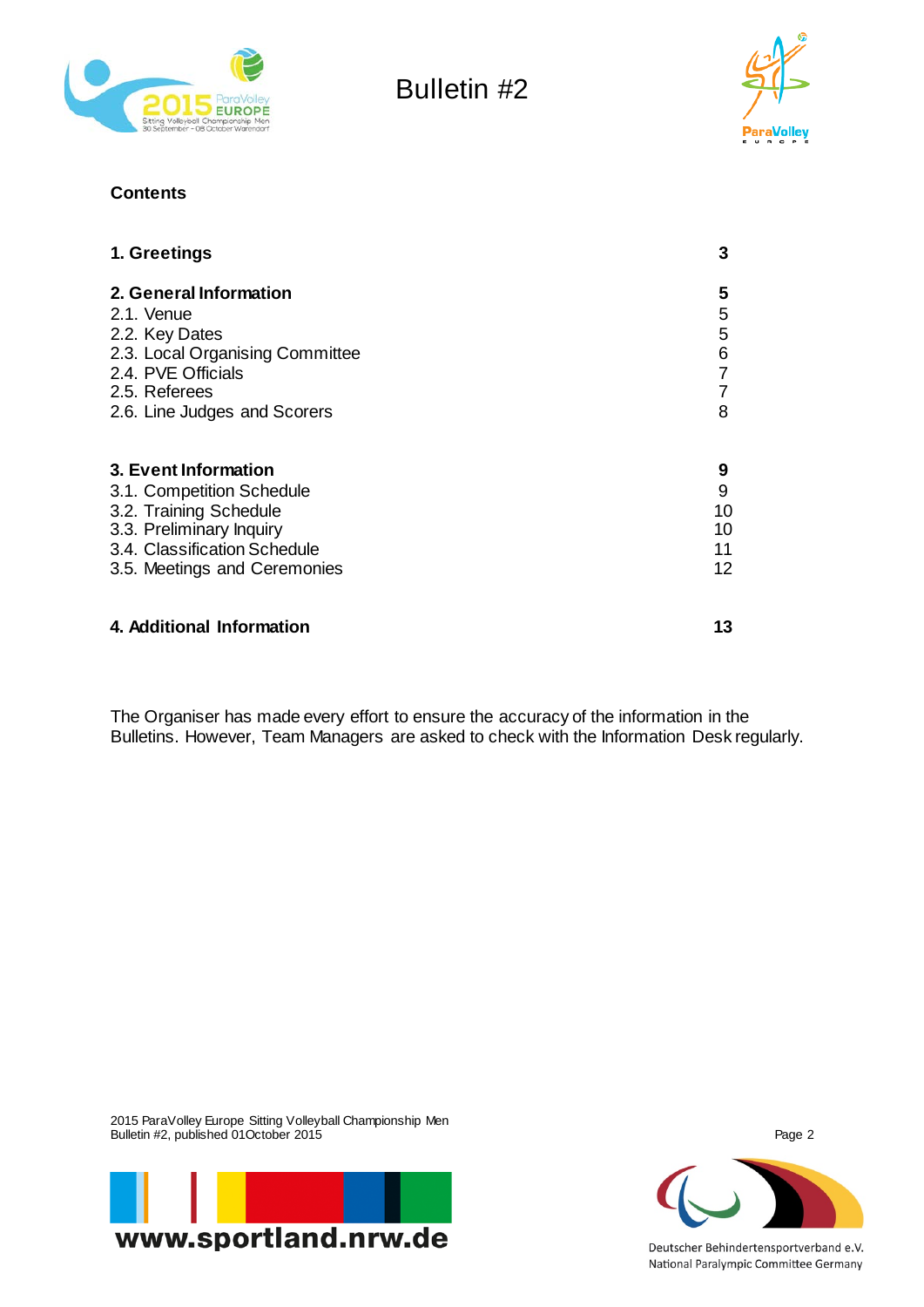



## **1. Greetings**

#### **Friedhelm Julius Beucher**

Präsident des Deutschen Behindertensportverbandes (DBS) President of National Paralympic Committee Germany

Ladies and Gentlemen, dear sports friends!

I cordially welcome you to the European Sitting Volleyball Championships in Warendorf.

About 150 athletes from twelve nations will compete at the city of horse not only to achieve the titles of the European Champions but also to qualify for the 2016 Paralympic Games in Rio de Janeiro. As a sport rich in tradition and as a part of the Paralympic Games from 1980, sitting volleyball sets high demands on strategy a high degree of interaction and physical exertion and promises top-class sport with spectacular competitions. The Federal Sports School of the German Armed Forces of Warendorf provides ideal competition conditions for the athletes and ensures an appealing atmosphere.

The European Sitting Volleyball Championships is the second major event organized by the National Paralympic Committee Germany in this year. Our special thanks go to the Federal Ministry of defense and the federal minister Dr. Ursula von der Leyen, who has taken over the patronage of this European Championship 2015, and the Federal Sports School of the German Armed Forces of Warendorf, who supports us in the organization and implementation of these European Championships, as well as to the Ministry of Family, Children, Youth, Culture and Sports of the state of North Rhine-Westphalia, who supports us financially,as well as to our partners and sponsors.

An essential part for the successful organisation of such a major event are the numerous voluntary helpers who I would like to explicitly include in our words of thanks.

2015 ParaVolley Europe Sitting Volleyball Championship Men Bulletin #2, published 01October 2015 Page 3





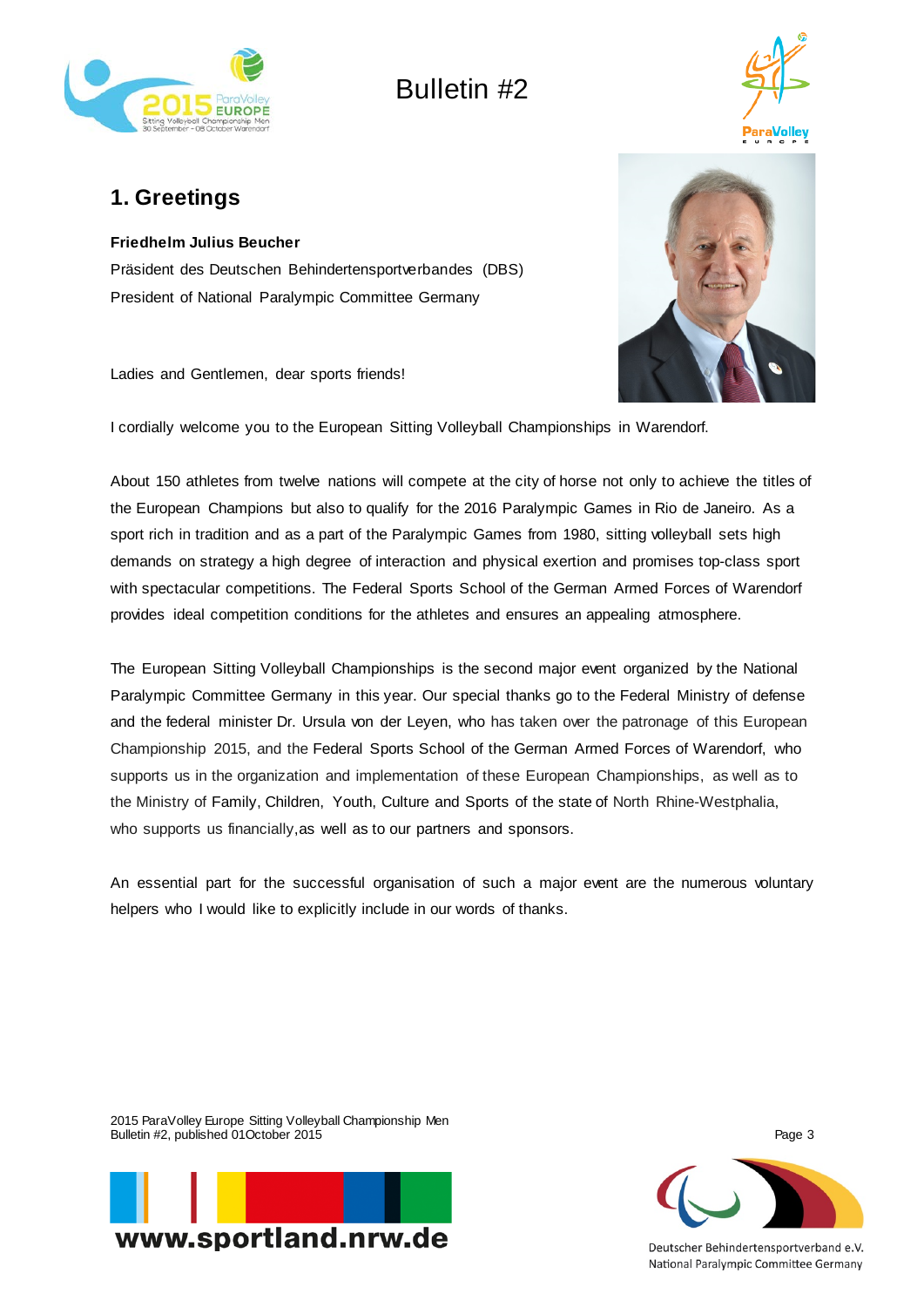



Sehr geehrte Damen und Herren, liebe Sportfreundinnen und Sportfreunde!

Ich begrüße Sie ganz herzlich zu den Europameisterschaften im Sitzvolleyball der Herren für Menschen mit Behinderung in Warendorf.

Etwa 150 Sportler aus zwölf Nationen wollen in der Stadt des Pferdes den Europameistertitel erringen und Medaillen gewinnen. Ebenso geht es bei einer der größten Behindertensportveranstaltungen in Deutschland in diesem Jahr um einen begehrten Qualifikationsplatz für die Paralympischen Spiele 2016 in Rio de Janeiro.

Sitzvolleyball gehört seit 1980 zum Programm der Paralympischen Spiele und verspricht vor allem durch seine hohen Anforderungen an Strategieverständnis, einem hohen Maß an Zusammenspiel und körperlicher Anstrengung interessante Spiele und hochklassigen Sport.

Die Sportschule der Bundeswehr in Warendorf bietet den Sportlerinnen und Sportlern ideale Wettkampfbedingungen und sorgt für eine ansprechende Atmosphäre im Kampf um die Platzierungen und Medaillen.

Der DBS richtet mit der EM im Sitzvolleyball der Herren eine zweite Großveranstaltung neben der WM Bogensport in diesem Jahr aus. Unser besonderer Dank geht an das Bundesministerium der

Verteidigung. Zum einen wegen der Zusage von Frau Bundesministerin der Verteidigung Frau Dr. von der Leyen, MdB, die Schirmherrschaft über diese – für uns elementar wichtige Veranstaltung - zu übernehmen. Zum anderen aufgrund der herausragenden Unterstützung der Sportschule Warendorf bei der Organisation und Durchführung dieser sehr kurzfristig übernommenen EM, ebenso wie an das Ministerium für Familie, Kinder, Jugend, Kultur und Sport des Landes Nordrhein-Westfalen, die uns finanziell unterstützt haben und nicht zuletzt an unsere Partner und Sponsoren.

Ein unverzichtbarer Baustein für die erfolgreiche Organisation einer solchen Großveranstaltung sind jedoch die zahlreichen freiwilligen Helferinnen und Helfer, sie beziehe ich ausdrücklich in unseren Dank mit ein.

2015 ParaVolley Europe Sitting Volleyball Championship Men Bulletin #2, published 01October 2015 Page 4



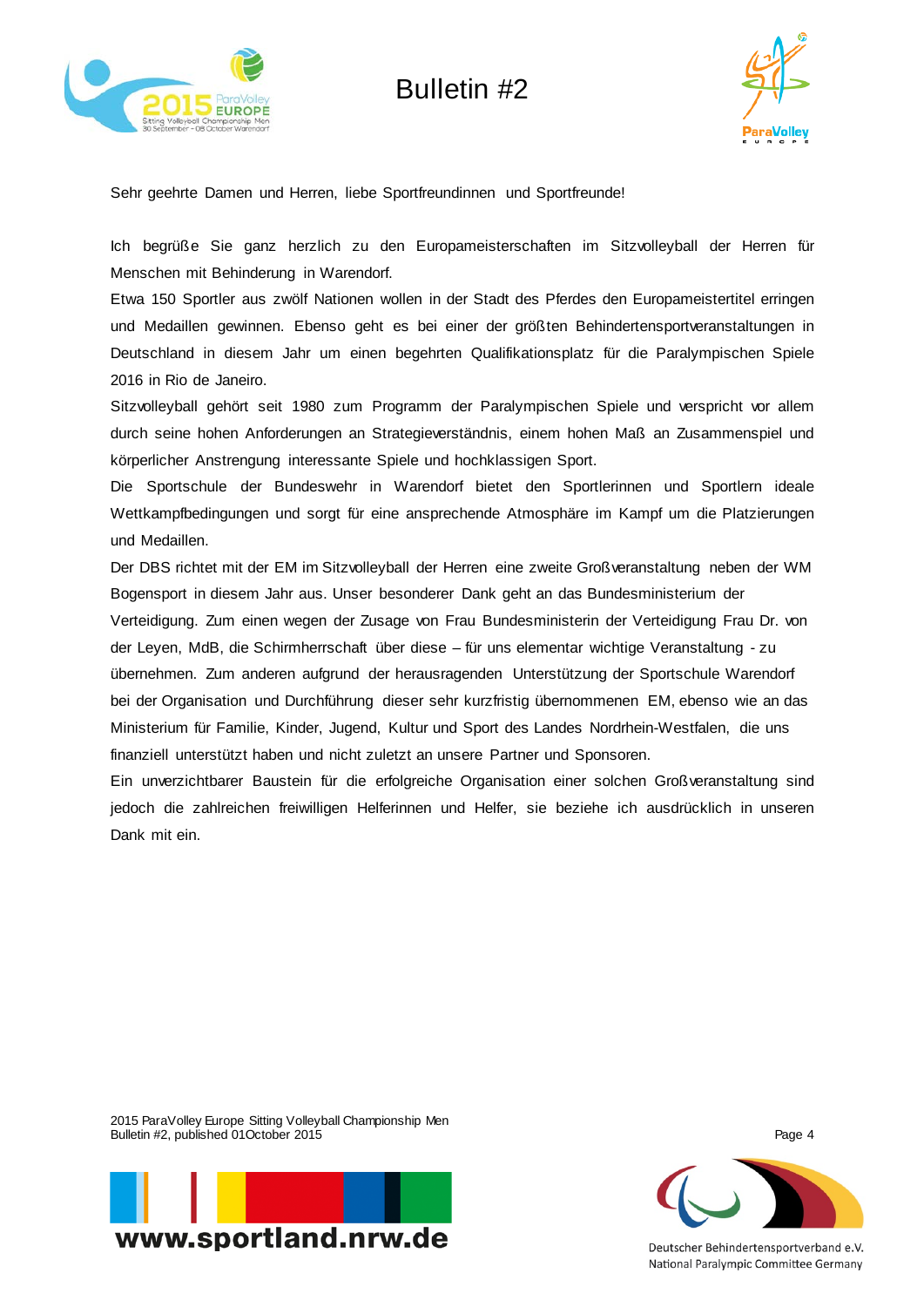



## **2. General Information**

#### **2.1. Venue**

Sportschule der Bundeswehr Dr.-Rau-Allee 32 48231 Warendorf (Germany)

#### **2.2. Key Dates**

| Wed, 30 September |                 | Latest arrival of PVE Officials                  |
|-------------------|-----------------|--------------------------------------------------|
|                   | 10:00           | Competition Meeting (LOC, PVE)                   |
|                   | $10:00 - 18:00$ | Arrival of teams                                 |
|                   | tba             | Classification                                   |
|                   | $10:00 - 12:00$ | Training (daily from 30 September to 06 October) |
|                   | $14:00 - 18:00$ |                                                  |
| Thu, 01 October   | $09:00 - 13:00$ | Classification                                   |
|                   | $14:00 - 18:00$ |                                                  |
|                   | $09:00 - 12:30$ | <b>Referee Clinics</b>                           |
|                   | $14:00 - 17:00$ |                                                  |
|                   | $10:00 - 14:00$ | Preliminary Inquiry                              |
|                   | $10:00 - 18:00$ | Official Training                                |
|                   | 20:00           | <b>Technical Meeting</b>                         |
| Fri, 02 October   |                 | <b>Competition (Pool Round)</b>                  |
|                   | $18:00 - 19:00$ | <b>Opening Ceremony</b>                          |
| Sat, 03 October   |                 | <b>Competition (Pool Round)</b>                  |
| Sun, 04 October   |                 | Competition (Pool Round)                         |
|                   | $16:00 - 20:00$ | <b>PVE General Assembly</b>                      |
| Mon, 05 October   |                 | Competition                                      |
| Tue, 06 October   |                 | Competition                                      |
| Wed, 07 October   |                 | Competition                                      |
|                   | $18:00 - 19:00$ | Medal and Closing Ceremonies                     |
|                   | from 20:00      | <b>Closing Party</b>                             |
| Thu, 08 October   |                 | Departure                                        |

2015 ParaVolley Europe Sitting Volleyball Championship Men Bulletin #2, published 01October 2015 Page 5

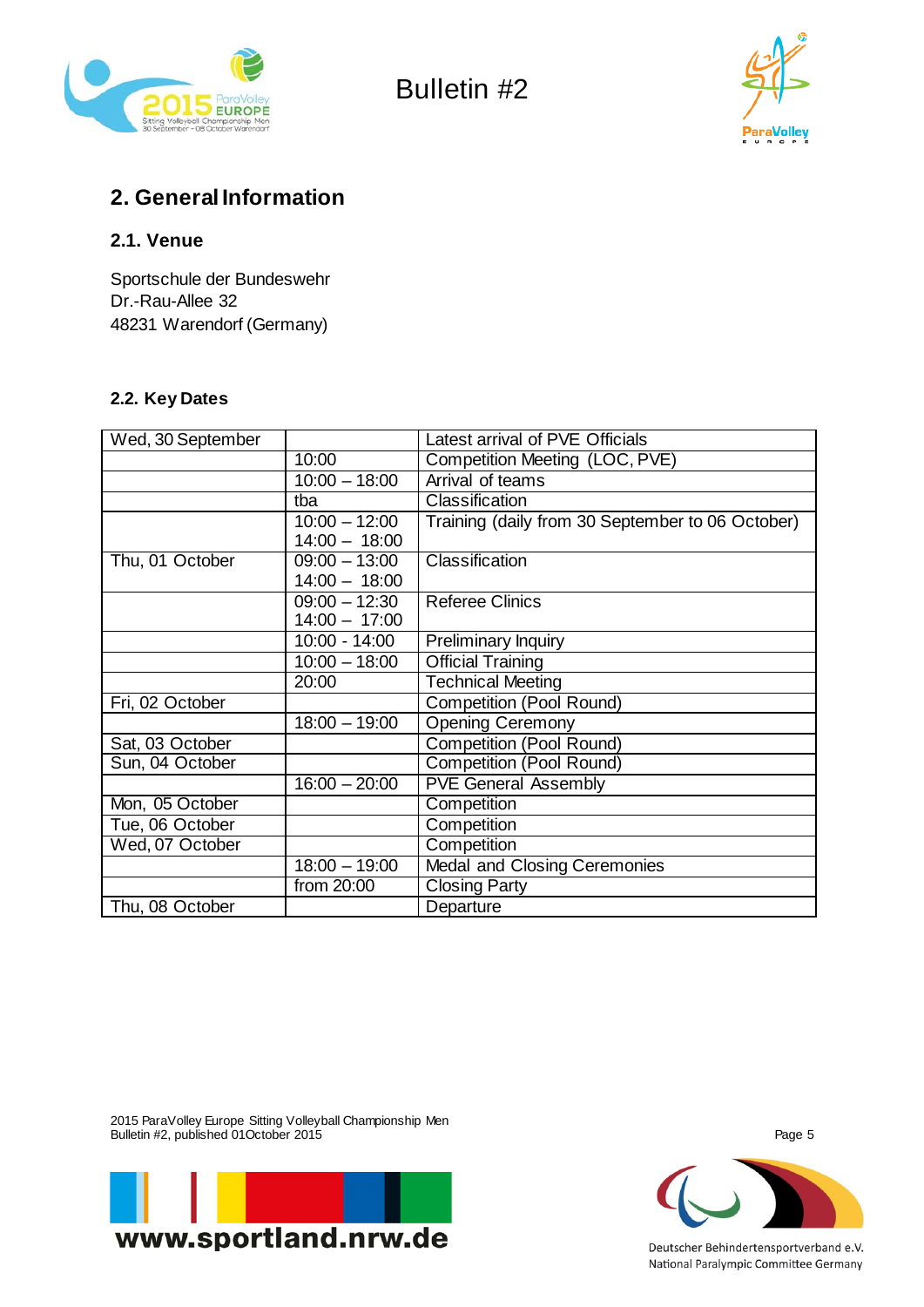



## **2.3. Local Organising Committee**

Deutscher Behindertensportverband e.V. National Paralympic Committee Germany Im Hause der Gold-Kraemer-Stiftung Tulpenweg  $2 - 4$ 50226 Frechen (Germany)

Main contact: Denis Schneider Event Management Phone: +49 2234 6000-216 Fax: +49 2234 6000-150 E-mail: Schneider@dbs-npc.de

| <b>Function</b>                | <b>Name</b>              | <b>Mobile phone</b> |
|--------------------------------|--------------------------|---------------------|
| <b>International Manager</b>   | Denis Schneider          | +49 170 4559977     |
| <b>Information Manager</b>     | Lisa Adams               | +49 159 03604571    |
| <b>Competition Manager</b>     | <b>Sven Ritter</b>       | +49 159 03622003    |
| <b>Match Officials Manager</b> | <b>B. Henning Brosch</b> | +49 159 03607821    |
| Venue Manager                  | <b>Robert Grylak</b>     | +49 159 03608298    |
| Volunteer Manager              | Wolfgang Köhler          | +49 159 03610252    |
| <b>Competition Office</b>      | John Stoffels            | +49 159 03640103    |
| Media and Press                | <b>Katharina Sternal</b> | +49 159 03639907    |
| Medicine                       | Dr. Axel Ruetz           | +49 159 03638462    |

2015 ParaVolley Europe Sitting Volleyball Championship Men Bulletin #2, published 01October 2015 Page 6



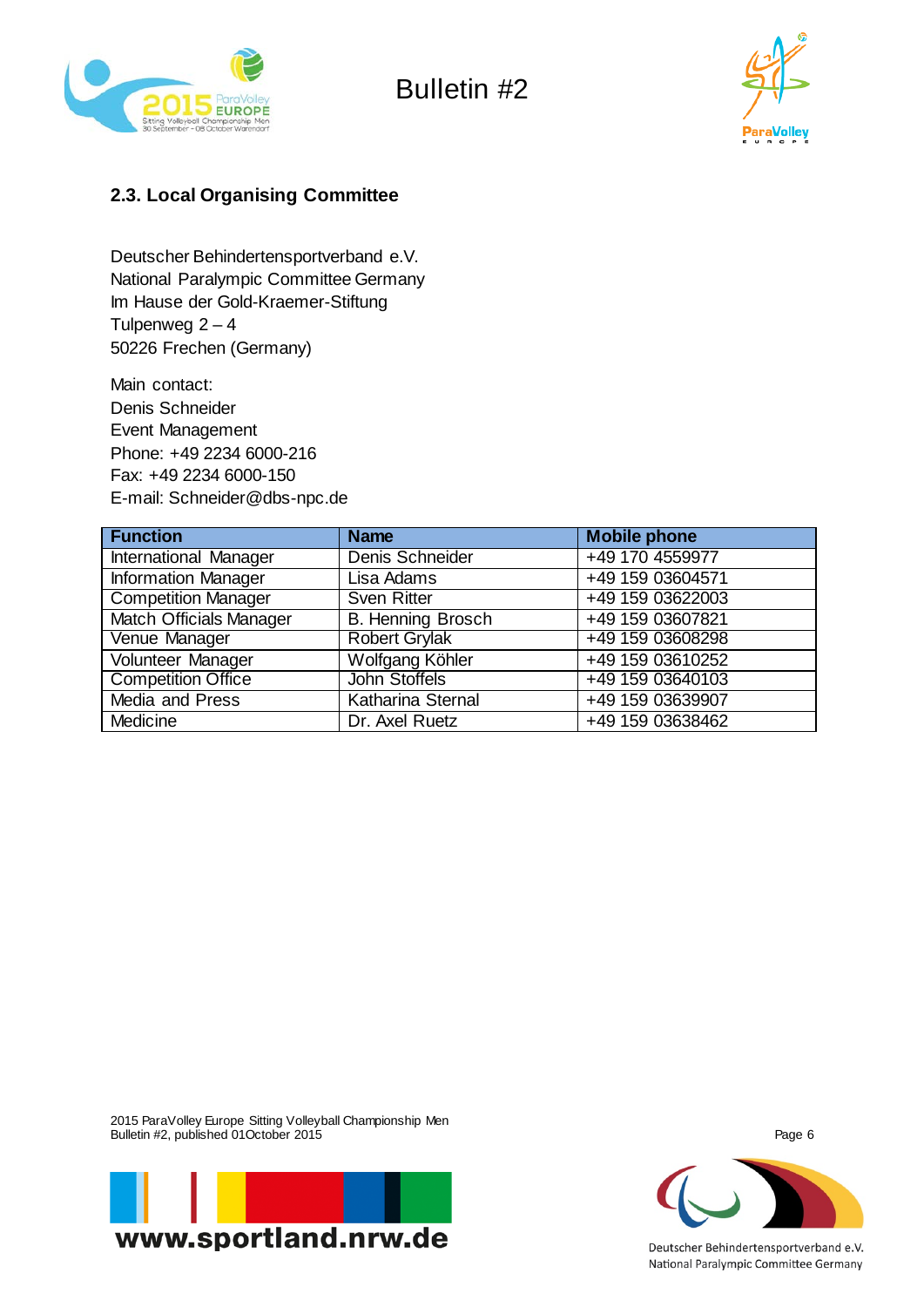



## **2.4. PVE Officials**

| <b>Name</b>               | <b>Country</b> | <b>Function</b>                        |
|---------------------------|----------------|----------------------------------------|
| <b>Toralv Thorkildsen</b> | <b>NOR</b>     | <b>PVE President</b>                   |
| Maciej Chodzko-Zajko      | <b>GBR</b>     | Technical Delegate/PVE Sport Director  |
| <b>Eddy Schipper</b>      | <b>NED</b>     | Jury Member/Acting Secretary General   |
| Ferhat Esatbeyoglu        | <b>TUR</b>     | Jury Member                            |
| Suvi Blechschmidt         | <b>FIN</b>     | Jury Member/PVE Development Director   |
| <b>Steve Walton</b>       | <b>GBR</b>     | Referee Delegate/PVE Vice President    |
| Senad Helac               | <b>BIH</b>     | <b>Referee Observer</b>                |
| Dariusz Jasinski          | <b>POL</b>     | <b>Referee Observer</b>                |
| Dora Szatmari             | <b>HUN</b>     | <b>WPV Classifier/Chief Classifier</b> |
| Jurate Kesiene            | LTU            | <b>WPV Classifier</b>                  |
| Jenni Cole                | <b>AUS</b>     | <b>WPV Classifier</b>                  |
| Louise Ashcroft           | CAN            | <b>WPV Classifier</b>                  |

#### **2.5. Referees**

| <b>Name</b>          | <b>Country</b> |
|----------------------|----------------|
| Glynn Archibald      | <b>GBR</b>     |
| Nello Calleja        | <b>MLT</b>     |
| Sefka Hasanic        | <b>BIH</b>     |
| Kirsten Kohn         | <b>GER</b>     |
| Adnan Kolos          | ΒH             |
| Slavisa Kuzmanovic   | <b>SRB</b>     |
| Sari Mannersuo       | FIN            |
| <b>Benno Meijer</b>  | <b>NED</b>     |
| <b>Toomas Murulo</b> | <b>EST</b>     |
| <b>Anton Probst</b>  | <b>GER</b>     |
| Dominik Raca         | <b>CRO</b>     |
| Dee Wauchope         | <b>GBR</b>     |

2015 ParaVolley Europe Sitting Volleyball Championship Men Bulletin #2, published 01October 2015 Page 7



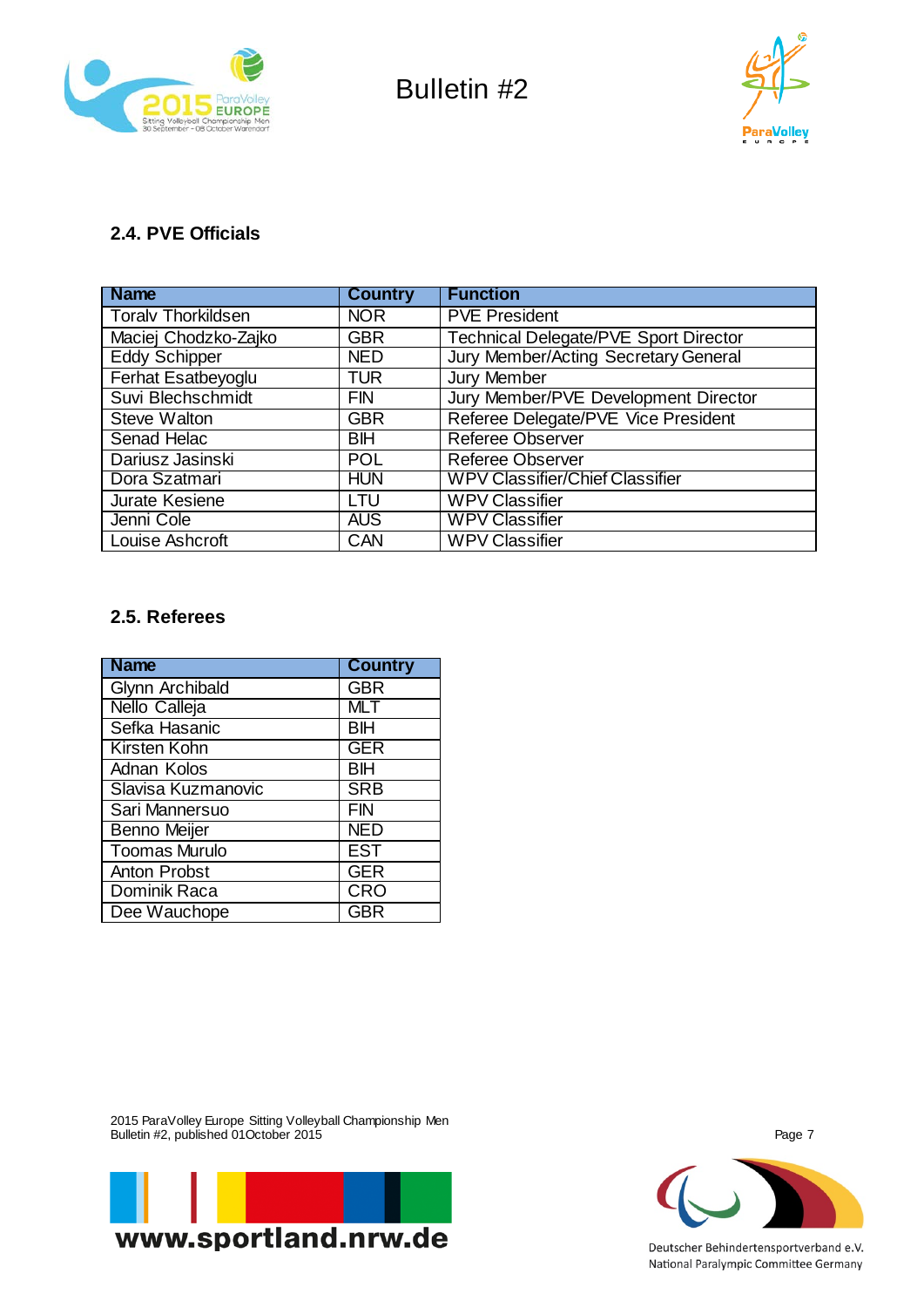



## **2.6. Line Judges and Scorers**

| <b>Name</b>            | <b>Country</b> |
|------------------------|----------------|
| Zvezdan Aleksic-Capell | <b>GER</b>     |
| <b>Thomas Asche</b>    | <b>GER</b>     |
| Lea Becker             | <b>GER</b>     |
| Ute Fenstermann        | <b>GER</b>     |
| <b>Knud Gentz</b>      | <b>GER</b>     |
| Jürgen Pospiech        | <b>GER</b>     |
| Andreas Ruppert        | <b>GER</b>     |
| Lara Sahlberg          | <b>GER</b>     |
| <b>Thomas Sahlberg</b> | <b>GER</b>     |
| <b>Esther Senneker</b> | NED            |
| Kevin Vaassen          | <b>NED</b>     |
| <b>Justin Wolff</b>    | <b>GER</b>     |

2015 ParaVolley Europe Sitting Volleyball Championship Men Bulletin #2, published 01October 2015 Page 8



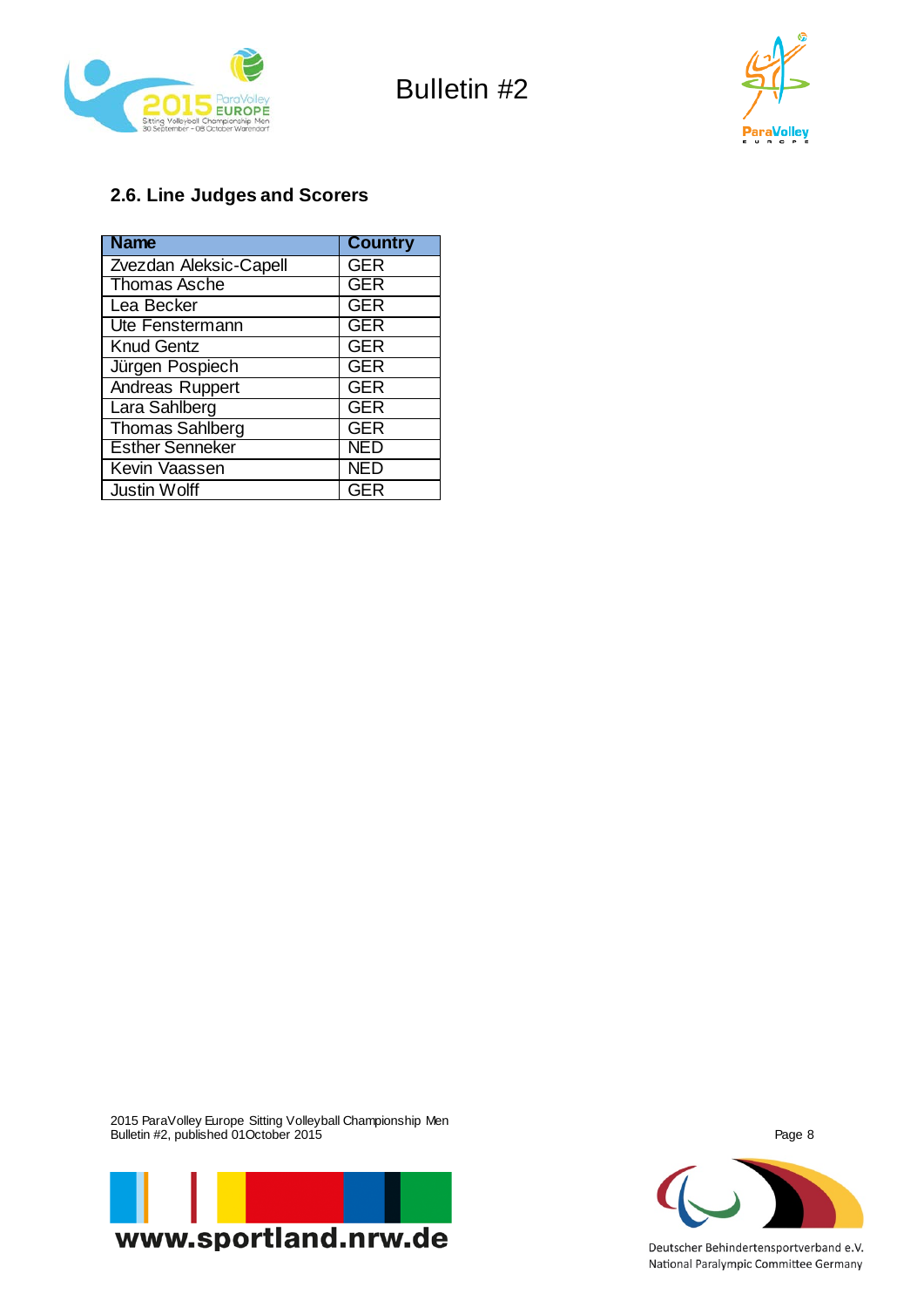



## **3. Event Information**

## **3.1. Competition Schedule**

| <b>Date</b> | Time  | Match#                  | <b>Court</b>            | <b>Round</b>         | Team A                   | Team B                   |
|-------------|-------|-------------------------|-------------------------|----------------------|--------------------------|--------------------------|
| Fri 02 Oct  | 12:30 | $\overline{2}$          | B                       | Pool B               | <b>BIH</b>               | <b>HUN</b>               |
|             | 14:00 | $\overline{3}$          | Ā                       | Pool C               | <b>RUS</b>               | <b>AZE</b>               |
|             | 14:30 | $\overline{\mathbf{4}}$ | $\overline{\mathsf{B}}$ | Pool A               | <b>POL</b>               | <b>CRO</b>               |
|             | 16:00 | $\overline{5}$          | А                       | Pool B               | <b>NED</b>               | <b>SRB</b>               |
|             | 16:30 | 6                       | B                       | Pool C               | <b>UKR</b>               | LAT                      |
|             | 19:30 | 1                       | A                       | Pool A               | <b>GER</b>               | <b>ITA</b>               |
|             |       |                         |                         |                      |                          |                          |
| Sat 03 Oct  | 11:00 | 8                       | A                       | Pool B               | <b>HUN</b>               | <b>SRB</b>               |
|             | 11:30 | $\overline{7}$          | В                       | Pool A               | $\overline{\text{II}}$ A | <b>CRO</b>               |
|             | 14:00 | $\boldsymbol{9}$        | A                       | Pool C               | <b>AZE</b>               | LAT                      |
|             | 14:30 | 10                      | $\overline{\mathsf{B}}$ | Pool A               | <b>GER</b>               | <b>POL</b>               |
|             | 16:00 | 11                      | А                       | Pool B               | <b>BIH</b>               | <b>NED</b>               |
|             | 16:30 | $\overline{12}$         | $\overline{\mathsf{B}}$ | Pool C               | <b>RUS</b>               | <b>UKR</b>               |
|             |       |                         |                         |                      |                          |                          |
| Sun 04 Oct  | 09:00 | 13                      | A                       | Pool A               | <b>POL</b>               | $\overline{\text{II}}$ A |
|             | 09:30 | 14                      | B                       | Pool B               | <b>NED</b>               | <b>HUN</b>               |
|             | 11:00 | $\overline{15}$         | $\overline{\mathsf{A}}$ | PoolC                | <b>UKR</b>               | <b>AZE</b>               |
|             | 11:30 | 16                      | B                       | Pool A               | <b>CRO</b>               | <b>GER</b>               |
|             | 13:00 | $\overline{17}$         | Α                       | Pool B               | <b>SRB</b>               | <b>BIH</b>               |
|             | 13:30 | 18                      | $\overline{\mathsf{B}}$ | Pool C               | LAT                      | <b>RUS</b>               |
|             |       |                         |                         |                      |                          |                          |
| Mon 05 Oct  | 11:00 | 19                      | A                       | <b>Quarter Final</b> | 1A                       | 3B/3C                    |
|             | 11:30 | 20                      | $\overline{\mathsf{B}}$ | <b>Quarter Final</b> | $\overline{2C}$          | 2B                       |
|             | 14:00 | $\overline{21}$         | $\overline{\mathsf{A}}$ | <b>Quarter Final</b> | 1C                       | 2A                       |
|             | 14:30 | 22                      | B                       | <b>Quarter Final</b> | 1B                       | 3A/3C                    |
|             | 16:00 | 23                      | Α                       | Places $9 - 12$      | 4B/4C                    | 4B/4C                    |
|             | 16:30 | 24                      | $\overline{B}$          | Places $9 - 12$      | 4A                       | 3B/3C                    |
|             |       |                         |                         |                      |                          |                          |
| Tue 06 Oct  | 11:00 | 25                      | Α                       | Places $5 - 8$       | L <sub>19</sub>          | L20                      |
|             | 11:30 | 26                      | $\overline{\mathsf{B}}$ | $Places 5-8$         | L21                      | L22                      |
|             | 14:00 | 27                      | Α                       | Semi Final           | W19                      | W20                      |
|             | 14:30 | $\overline{28}$         | B                       | Semi Final           | W <sub>21</sub>          | W <sub>22</sub>          |
|             | 16:00 | 29                      | A                       | Places $11 - 12$     | L23                      | $\overline{L2}4$         |
|             | 16:30 | 30                      | B                       | Places $9 - 10$      | W23                      | W24                      |
|             |       |                         |                         |                      |                          |                          |
| Wed 07 Oct  | 09:00 | 31                      |                         | Places $7 - 8$       | L25                      | L26                      |
|             | 11:00 | 32                      |                         | Places $5-6$         | W25                      | W26                      |
|             | 13:30 | 33                      |                         | <b>Bronze Final</b>  | L27                      | L <sub>28</sub>          |
|             | 15:30 | $\overline{34}$         |                         | <b>Gold Final</b>    | W <sub>27</sub>          | W <sub>28</sub>          |

2015 ParaVolley Europe Sitting Volleyball Championship Men Bulletin #2, published 01October 2015 Page 9



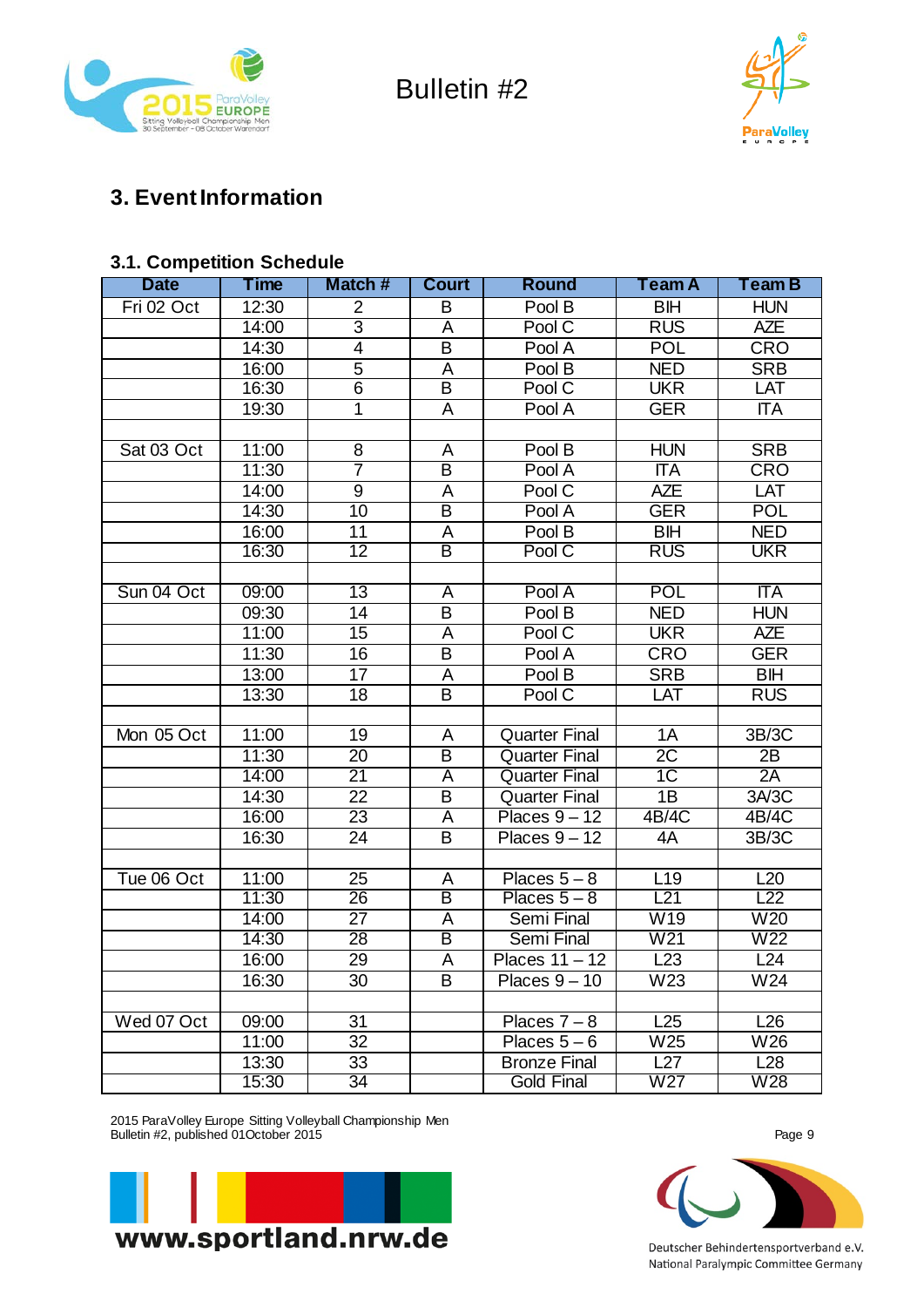



## **3.2.Training Schedule**

| <b>Date</b>   | <b>Time</b>     | <b>Competition Venue</b> |                |                | <b>Training Venue</b> |                |
|---------------|-----------------|--------------------------|----------------|----------------|-----------------------|----------------|
|               |                 | <b>Court A</b>           | <b>Court B</b> | <b>Court C</b> | <b>Court D</b>        | <b>Court E</b> |
|               | $10:00 - 11:00$ |                          |                |                |                       |                |
|               | $11:00 - 12:00$ |                          |                |                |                       |                |
|               | $14:00 - 15:00$ |                          |                |                |                       |                |
| Wed 30        | $15:00 - 16:00$ |                          |                |                |                       |                |
| Sep           | $16:00 - 17:00$ |                          |                | <b>BIH</b>     |                       |                |
|               | $17:00 - 18:00$ |                          |                | <b>GER</b>     |                       |                |
|               | $18:00 - 19:00$ |                          |                |                |                       |                |
|               | $19:00 - 20:00$ |                          |                |                |                       |                |
|               | $20:00 - 21:00$ |                          |                |                |                       |                |
|               | $10:00 - 11:00$ | <b>RUS</b>               | <b>UKR</b>     | <b>SRB</b>     | <b>AZE</b>            |                |
|               | $11:00 - 12:00$ | <b>AZE</b>               | <b>BIH</b>     | <b>GER</b>     |                       |                |
| <b>Thu 01</b> | $14:00 - 15:00$ | POL                      | LAT            |                |                       |                |
| Oct           | $15:00 - 16:00$ | <b>CRO</b>               | <b>SRB</b>     |                |                       |                |
|               | $16:00 - 17:00$ | <b>HUN</b>               | <b>NED</b>     |                |                       |                |
|               | $17:00 - 18:00$ | <b>GER</b>               | <b>ITA</b>     |                |                       |                |
|               | $10:00 - 11:00$ |                          |                |                |                       | <b>UKR</b>     |
|               | $11:00 - 12:00$ |                          |                |                |                       |                |
| Fri 02        | $14:00 - 15:00$ |                          |                |                | Warm-up               |                |
| Oct           | $15:00 - 16:00$ |                          |                |                |                       |                |
|               | $16:00 - 17:00$ |                          |                |                |                       |                |
|               | $17:00 - 18:00$ |                          |                |                |                       |                |
|               | $10:00 - 11:00$ |                          |                |                |                       | <b>UKR</b>     |
|               | $11:00 - 12:00$ |                          |                |                |                       |                |
| Sat 03        | $14:00 - 15:00$ |                          |                |                | Warm-up               |                |
| Oct           | $15:00 - 16:00$ |                          |                |                |                       |                |
|               | $16:00 - 17:00$ |                          |                |                |                       | <b>UKR</b>     |
|               | $17:00 - 18:00$ |                          |                |                |                       |                |
|               | $10:00 - 11:00$ |                          |                |                |                       |                |
|               | $11:00 - 12:00$ |                          |                |                |                       |                |
| <b>Sun 04</b> | $14:00 - 15:00$ |                          |                |                | Warm-up               |                |
| Oct           | $15:00 - 16:00$ |                          |                |                |                       |                |
|               | $16:00 - 17:00$ |                          |                |                |                       |                |
|               | $17:00 - 18:00$ |                          |                |                |                       |                |
|               | $10:00 - 11:00$ |                          |                |                |                       |                |
|               | $11:00 - 12:00$ |                          |                |                |                       |                |
| Mon 05        | $14:00 - 15:00$ |                          |                |                | Warm-up               |                |
| Oct           | $15:00 - 16:00$ |                          |                |                |                       |                |
|               | $16:00 - 17:00$ |                          |                |                |                       |                |
|               | $17:00 - 18:00$ |                          |                |                |                       |                |

2015 ParaVolley Europe Sitting Volleyball Championship Men Bulletin #2, published 01October 2015 Page 10



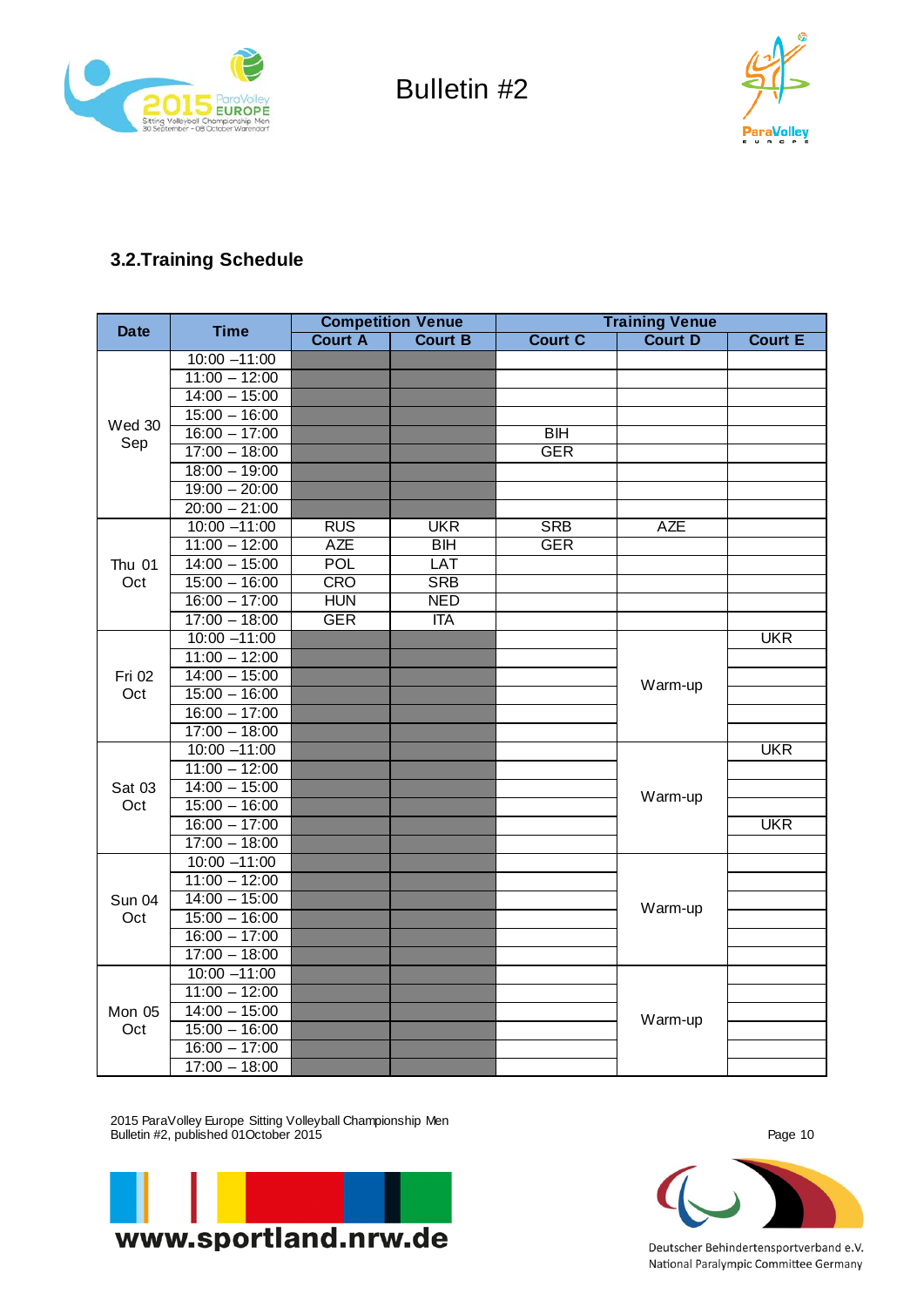



|        | $10:00 - 11:00$ |  |         |  |
|--------|-----------------|--|---------|--|
|        | $11:00 - 12:00$ |  |         |  |
| Tue 06 | $14:00 - 15:00$ |  | Warm-up |  |
| Oct    | $15:00 - 16:00$ |  |         |  |
|        | $16:00 - 17:00$ |  |         |  |
|        | $17:00 - 18:00$ |  |         |  |
|        | $10:00 - 11:00$ |  |         |  |
|        | $11:00 - 12:00$ |  |         |  |
| Wed 07 | $14:00 - 15:00$ |  |         |  |
| Oct    | $15:00 - 16:00$ |  | Warm-up |  |
|        | $16:00 - 17:00$ |  |         |  |
|        | $17:00 - 18:00$ |  |         |  |

## **3.3. Preliminary Inquiry**

| <b>Time</b> | Team                   |
|-------------|------------------------|
| 10:00       | Germany                |
| 10:20       | Netherlands            |
| 10:40       | Croatia                |
| 11:00       | Hungary                |
| 11:20       | Poland                 |
| 11:40       | Serbia                 |
| 12:00       | Russia                 |
| 12:20       | Latvia                 |
| 12:40       | Bosnia and Herzegovina |
| 13:00       | Ukraine                |
| 13:20       | Azerbaijan             |
| 13:40       | Italy                  |

## **3.4. Classification Schedule**

| <b>Date</b> | Time        | <b>Room</b> | <b>Nation</b> | <b>Family Name</b>   | <b>Given Name</b> |
|-------------|-------------|-------------|---------------|----------------------|-------------------|
| Thu 01 Oct  | 09.00       | Α           | <b>SRB</b>    | Kerezovic            | Velimir           |
|             | 09.10-12.00 | Α           | <b>ITA</b>    | <b>Complete Team</b> |                   |
|             | 09.00       | B           | LAT           | Ronis                | Alesandrs         |
|             | 09.45       | B           | LAT           | <b>Sprukts</b>       | <b>Juris</b>      |
|             | 10.30       | B           | <b>POL</b>    | Machowski            | Michal            |
|             | 11.15       | B           | POL           | Kaczmarek            | Michal            |

2015 ParaVolley Europe Sitting Volleyball Championship Men Bulletin #2, published 01October 2015 Page 11



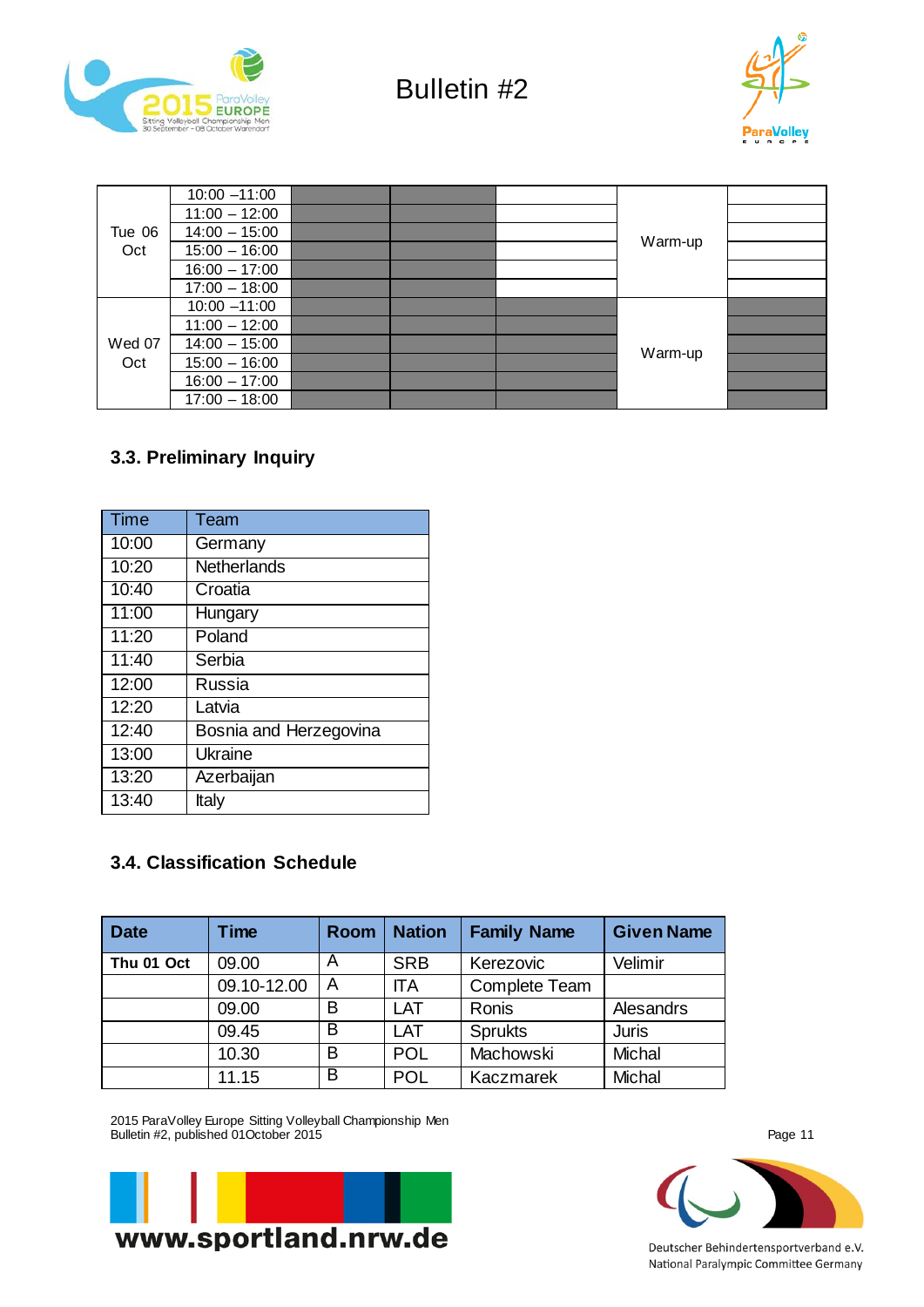



| 12.00 | B | <b>GER</b> | Schu                 | Stefan  |
|-------|---|------------|----------------------|---------|
| 14.00 | A | <b>AZE</b> | Sehic                | Armin   |
| 14.00 | B | <b>BIH</b> | Sajedinia            | Hadi    |
| 14.45 | A | <b>NED</b> | Adema                | Luuk    |
| 14.45 | Β | <b>AZE</b> | Ramezani<br>Gerakoei | Murteza |
| 15.30 | B | <b>AZE</b> | Akhlaghi             | Ghader  |

## **3.5. Meetings and Ceremonies**

Both the Technical **Meeting and the General Assembly** will be held at Room "Warendorf" which is located in building 15 between the accommodation and the sports hall.

The **Opening Ceremony** will be held on Friday, 02 October from 18:00 to 19:00 h at the Competition Venue and will be followed by the Opening Match.

The **Medal and Closing Ceremony** will be held on Wednesday, 07 October from 18:00 to 19:00 h at the Competition Venue and will be followed by the **Closing Party** at the "Timeout" sports bar from 20:00 h.

2015 ParaVolley Europe Sitting Volleyball Championship Men Bulletin #2, published 01October 2015 Page 12



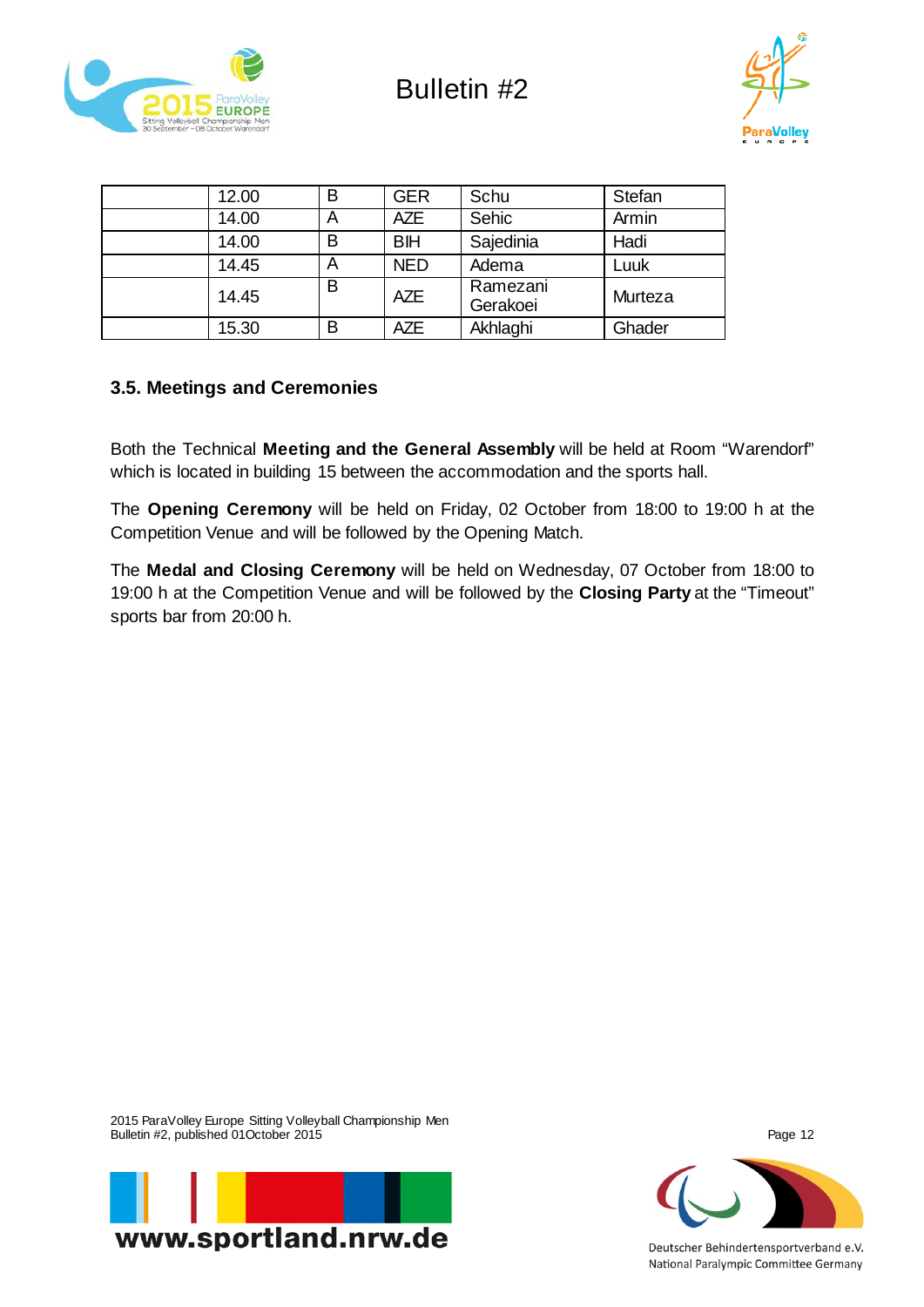![](_page_12_Picture_0.jpeg)

![](_page_12_Picture_2.jpeg)

## **4. Additional Information**

#### **Accreditation**

The accreditation cards must be carried all the time while on the premises of the Sportschule. If you are leaving the premises, make sure you take the accreditation card with you.

A strict ban on smoking is in force on the whole premises. Smoking is permitted in designated areas in the outdoor area only. All disregarding will be subject from a fine up to an ejection from the premises which will lead to an exclusion from the Championship.

#### **Emergencies**

Emergency telephone number: 112

Medical service: Josephs-Hospital Warendorf Am Krankenhaus 2 48231 Warendorf Phone: +49 2581 200 Fax: +49 2581 20-1003 *[www.jhwaf.de](http://www.jhwaf.de/)*

## **Information Desk**

Please regularly check with the Information Desk if any changes have been necessary.

| Operating hours (subject to change): | 30 September      | $10:00 - 18:00$ h |
|--------------------------------------|-------------------|-------------------|
|                                      | $01 - 03$ October | $8:00 - 16:00$ h  |
|                                      | 04 October        | $8:00 - 16:00$ h  |
|                                      | $05 - 06$ October | $9:00 - 18:00$ h  |
|                                      | 07 October        | $9:00 - 18:00$ h  |

2015 ParaVolley Europe Sitting Volleyball Championship Men Bulletin #2, published 01October 2015 Page 13

![](_page_12_Picture_14.jpeg)

![](_page_12_Picture_15.jpeg)